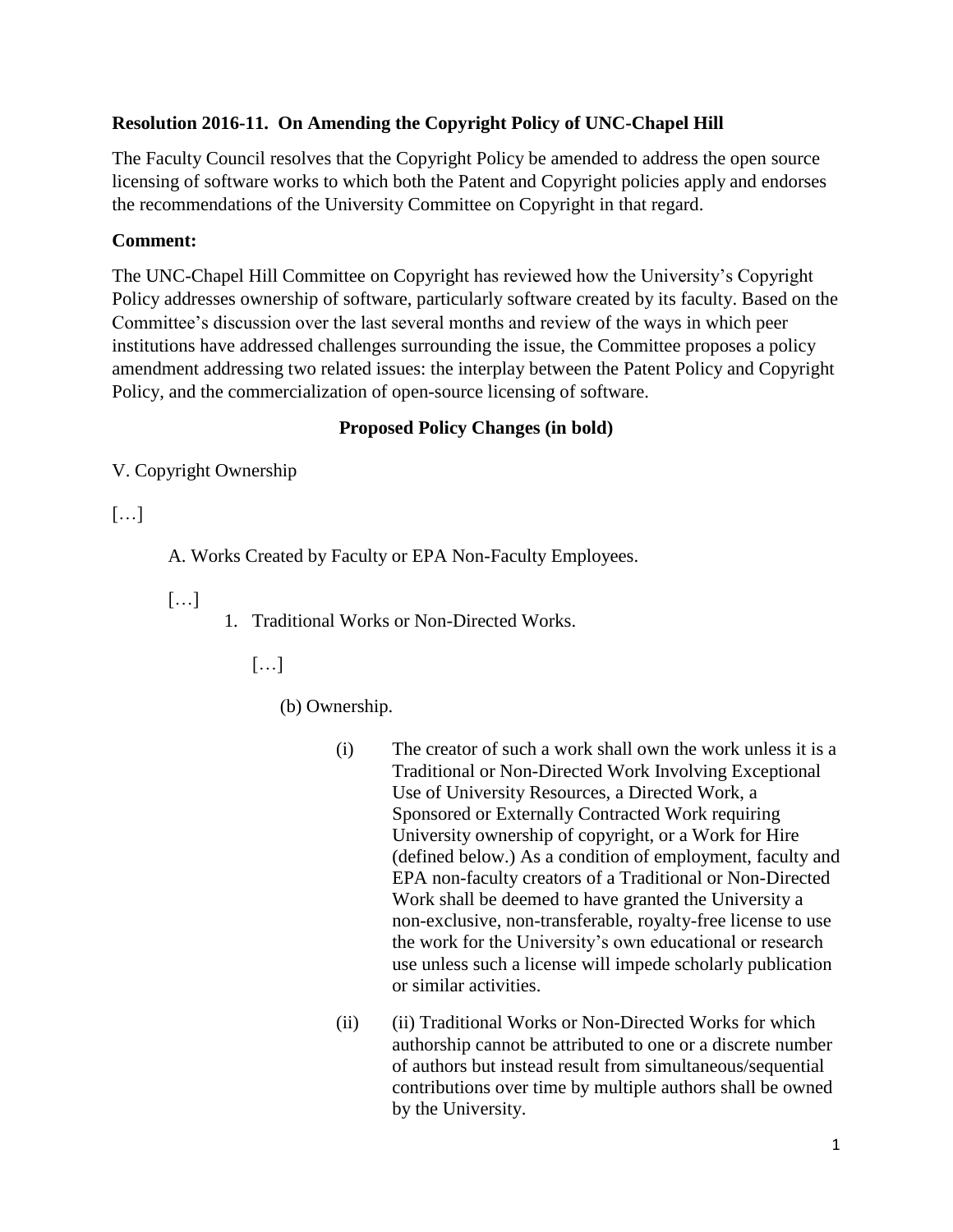- (iii) **For a Traditional or Non-Directed Work that meets the definition of an "invention" as defined in the UNC Chapel Hill Patent and Invention policy<sup>1</sup> and whose copyright is owned by the creator under (i) above:** 
	- a. **If the creator intends to release the invention under an irrevocable open-source license, the creator shall promptly inform the Office of Technology and Development of this intention before distributing the invention under such a license.**
	- b. **OTD shall have 30 days from the date on which it was notified of the creator's intention to decide whether the University shall retain rights.** 
		- i. **If OTD takes no action within 30 days, it shall be deemed to have conducted the review described under Section VI (1) of the University Patent and Invention Policy and determined that the University's rights to the invention shall be released to the creator.**
		- **ii. If OTD takes no action within 30 days, or if OTD conducts the appropriate review and notifies the creator that the University shall not retain rights, the University shall elect not to retain patent or copyright rights and shall release those rights to the creator on the condition that the creator actually make the work available under an irrevocable opensource license consistent with the purpose and mission of the University and of the type that complies with the definition of "open source" as defined by the Open Source Initiative.**

V. Copyright Ownership

[…]

l

**<sup>1</sup> Invention is defined in the UNC Chapel Hill Patent and Invention Policy as "an invention or discovery of any new and useful process, machine, manufacture, or composition of matter, or any new and useful improvement thereof, including compounds, prototypes, biological materials, software, complex multimedia works and tangible research results, provided that such invention or discovery (1) is patentable or commercializable, or (2) is obligated under a sponsored research agreement, or (3) is created to support the administrative operations of the University."**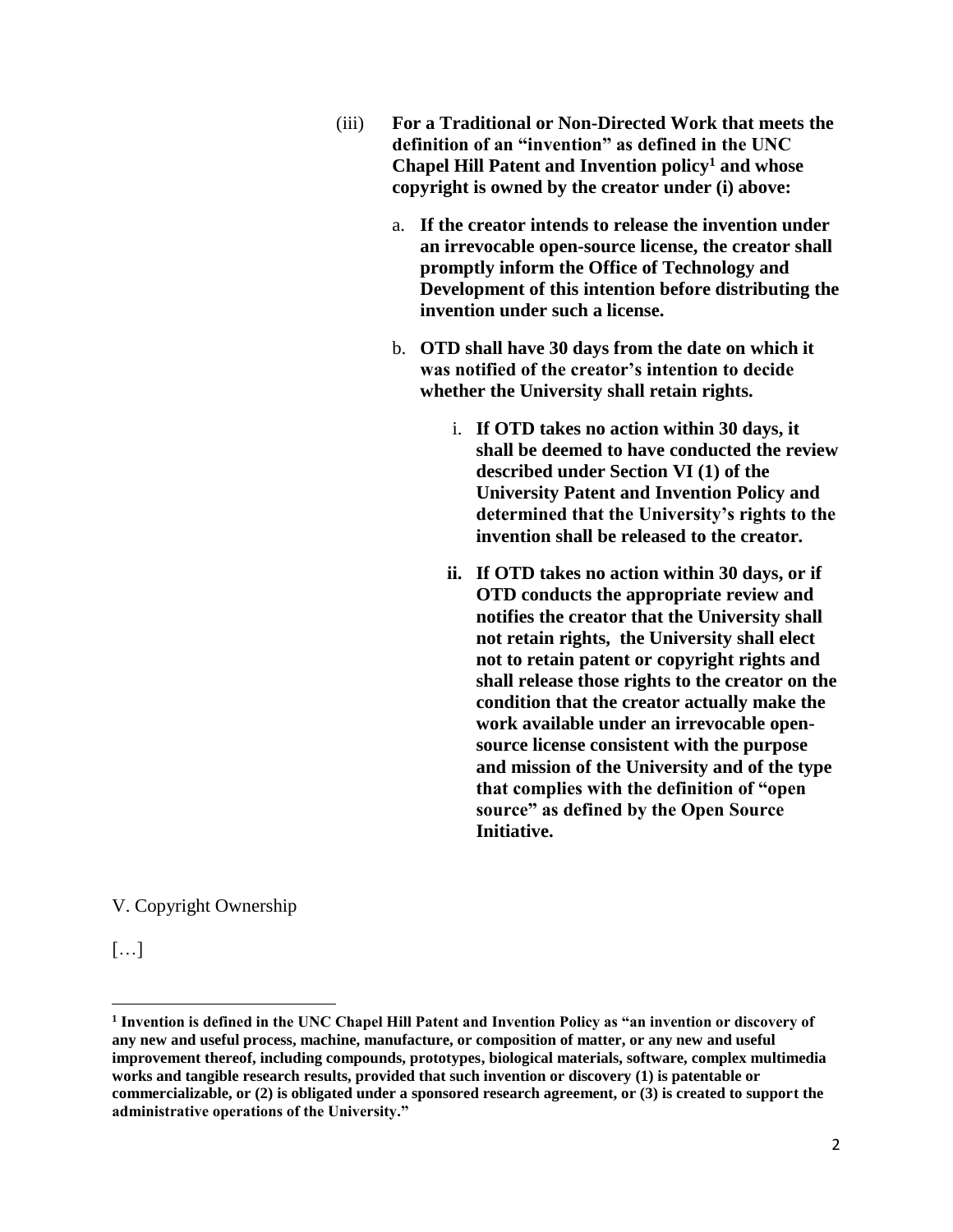A. Works Created by Faculty or EPA Non-Faculty Employees.

 $\lceil \dots \rceil$ 

4. Sponsored or Externally Contracted Works.

 $[\ldots]$ 

(b) Ownership.

- (i) Unless the agreement expressly requires copyright ownership by the University or conveyance of rights to a third party, the creator of a Sponsored or Externally Contracted Work shall own the work. As a condition of employment, faculty and EPA non-faculty creator-owners of a Sponsored or Externally Contracted work shall be deemed to have granted the University a non-exclusive, non-transferable, royalty-free license to use the work for the University's own educational or research use.
- (ii) The University will own a Sponsored or Externally Contracted Work where the relevant agreement requires copyright ownership by the University or conveyance of rights to a third party, in which case the University will convey rights to the third party as required. In such cases the creator of the copyrighted work shall be required to report the work to the Office of Technology Development, using such forms and procedures as that Office develops. Where a proposed sponsored research agreement or research grant will require that copyrighted works be owned by the University or a third party, the Office of Research Services should inform the relevant Principal Investigator of the copyright provisions and secure his or her consent to such provisions before the agreement is signed or the grant accepted.
- **(iii) For a Sponsored or Externally Contracted work that meets the definition of an "invention" as defined in the UNC Chapel Hill Patent and Invention Policy and whose copyright is owned by the creator under (i) above:**
	- a. **if the creator intends to release the invention under an irrevocable open-source license, the creator shall promptly inform the Office of Technology and Development (OTD) of this intention before distributing the invention under such a license.**